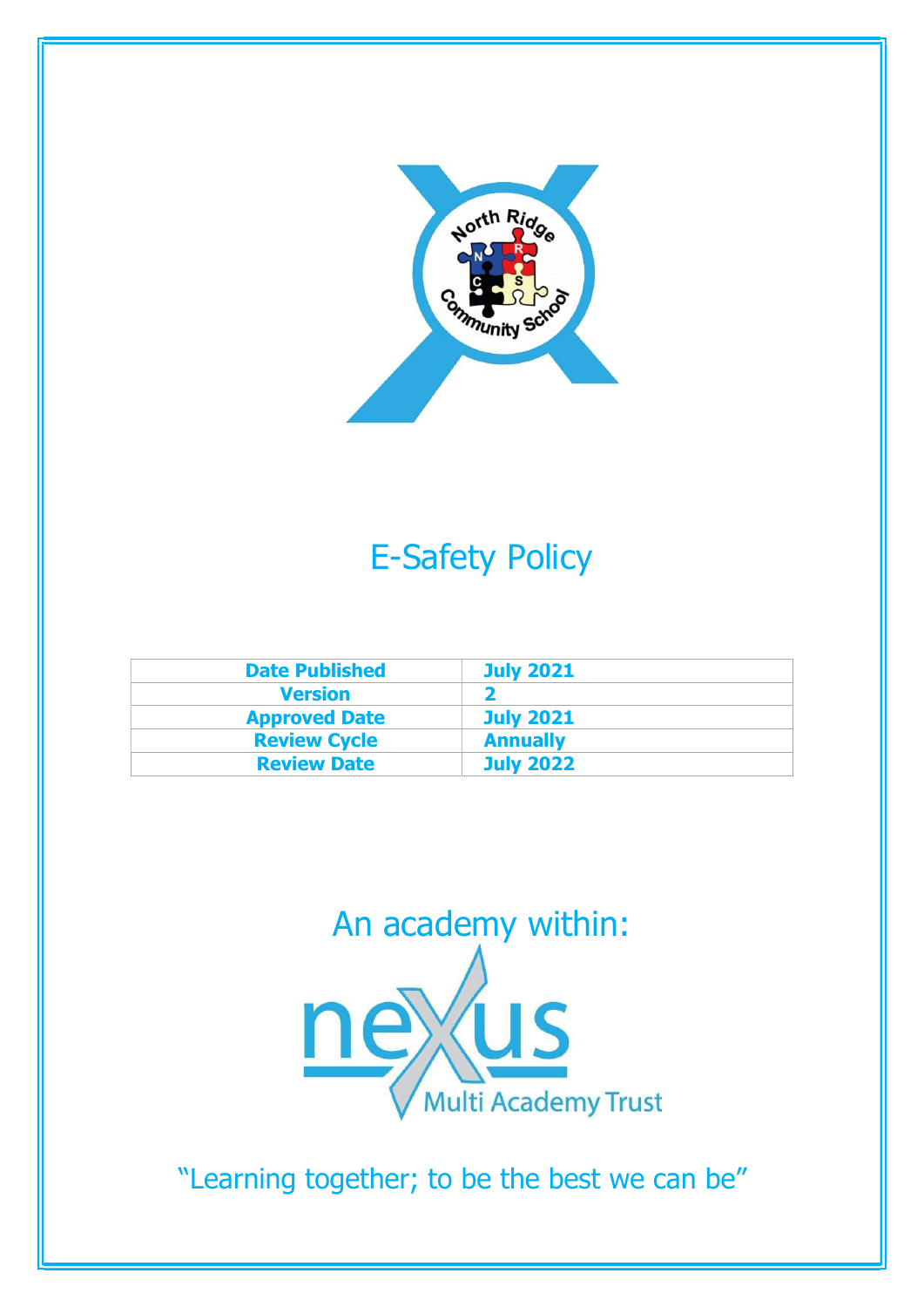# 1.Introduction and Overview

# Rationale

# The purpose of this policy is to:

- Set out the key principles expected of all members of the school community at North Ridge Community School with respect to the use of ICT-based technologies.
- Safeguard and protect the children and staff of North Ridge Community School.
- Assist school staff working with children to work safely and responsibly with the internet and other communication technologies and to monitor their own standards and practice.
- Set clear expectations of behaviour and/or codes of practice relevant to responsible use of the internet for educational, personal or recreational use, as outlined and agreed in the Nexus Acceptable Usage Agreement.
- Have clear structures to deal with online abuse such as cyberbullying.
- Ensure that all members of the school community are aware that unlawful or unsafe behaviour is unacceptable and that, where appropriate, disciplinary or legal action will be taken.
- **Have identified a clear route of complaint against any misplaced or malicious allegations** made against any member of the school community.

# The main areas of risk for our school community can be summarised as follows:

## **Content** (Including but not exhausted)

- Exposure to inappropriate content, including online pornography, ignoring age ratings in games (exposure to violence associated with often racist language), substance abuse, sexting.
- Lifestyle websites, for example pro-anorexia/self-harm/suicide sites.
- **Hate sites.**
- Content validation: how to check authenticity and accuracy of online content

# **Contact**

- **Grooming.**
- Cyber-bullying in all forms.
- Identity theft (including 'frape', hacking Facebook profiles) and sharing passwords.

# **Conduct**

- **Privacy issues, including disclosure of personal information.**
- **Digital footprint and online reputation.**
- Health and well-being (amount of time spent online, internet or gaming).
- Sexting (sending and receiving of personally intimate images) also referred to as SGII (self-generated indecent images).
- Copyright (little care or consideration for intellectual property and ownership such as music and film). (Ref KCSIE 2020/NSPCC)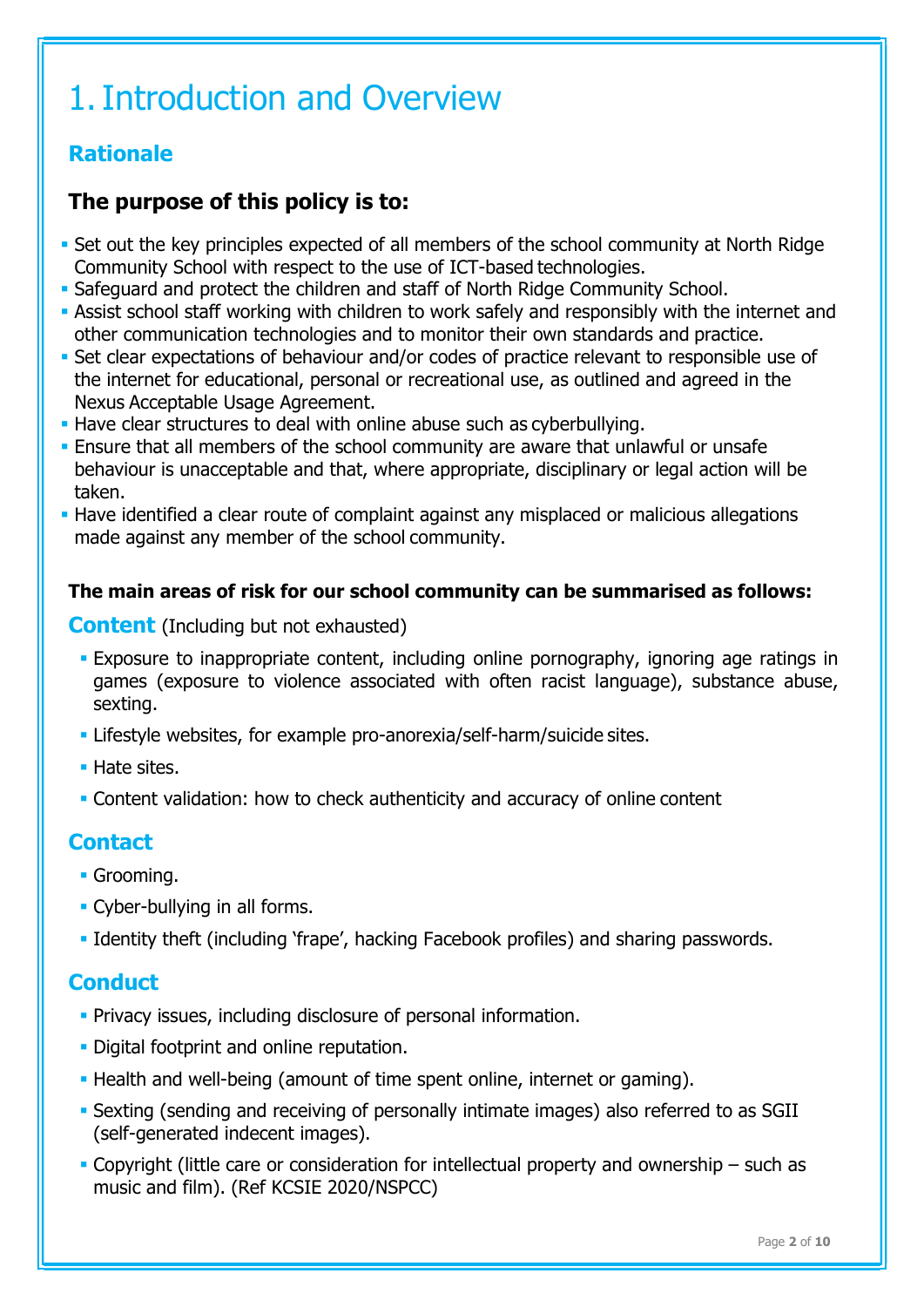## **Scope**

This policy applies to all members of North Ridge Community School community (including staff, students, volunteers, parents/carers and visitors) who have access to and are users of the academy ICT systems, both in and out of North Ridge Community School.

The Education and Inspections Act empowers Head Teachers' members of staff to impose disciplinary penalties for inappropriate behaviour. This is pertinent to incidents of cyberbullying, or other e-safety incidents covered by this policy, which may take place outside of the school, but is linked to membership of the school/academy. The 2011 Education Act increased these powers with regard to the searching for and of electronic devices and the deletion of data. In the case of both acts, action can only be taken over issues covered by the Behaviour Policy.

The school will deal with such incidents within this policy and associated behaviour and antibullying policies and will, where known, inform parents/carers of incidents of inappropriate esafety behaviour that take place out of school.

# 2. Key Responsibilities

## Headteacher/DSL

- To take overall responsibility for E-Safety provision
- To take overall responsibility for data and data security (SIRO)
- To ensure the school uses an approved, filtered Internet Service, which complies with current statutory requirements.
- To be responsible for ensuring that staff receive suitable training to carry out their esafety roles and to train other colleagues, as relevant.
- To be aware of procedures to be followed in the event of a serious e-Safety incident.
- To ensure that there is a system in place to monitor and support staff that carry out internal e-safety procedures.
- To have overall responsibility as data controller.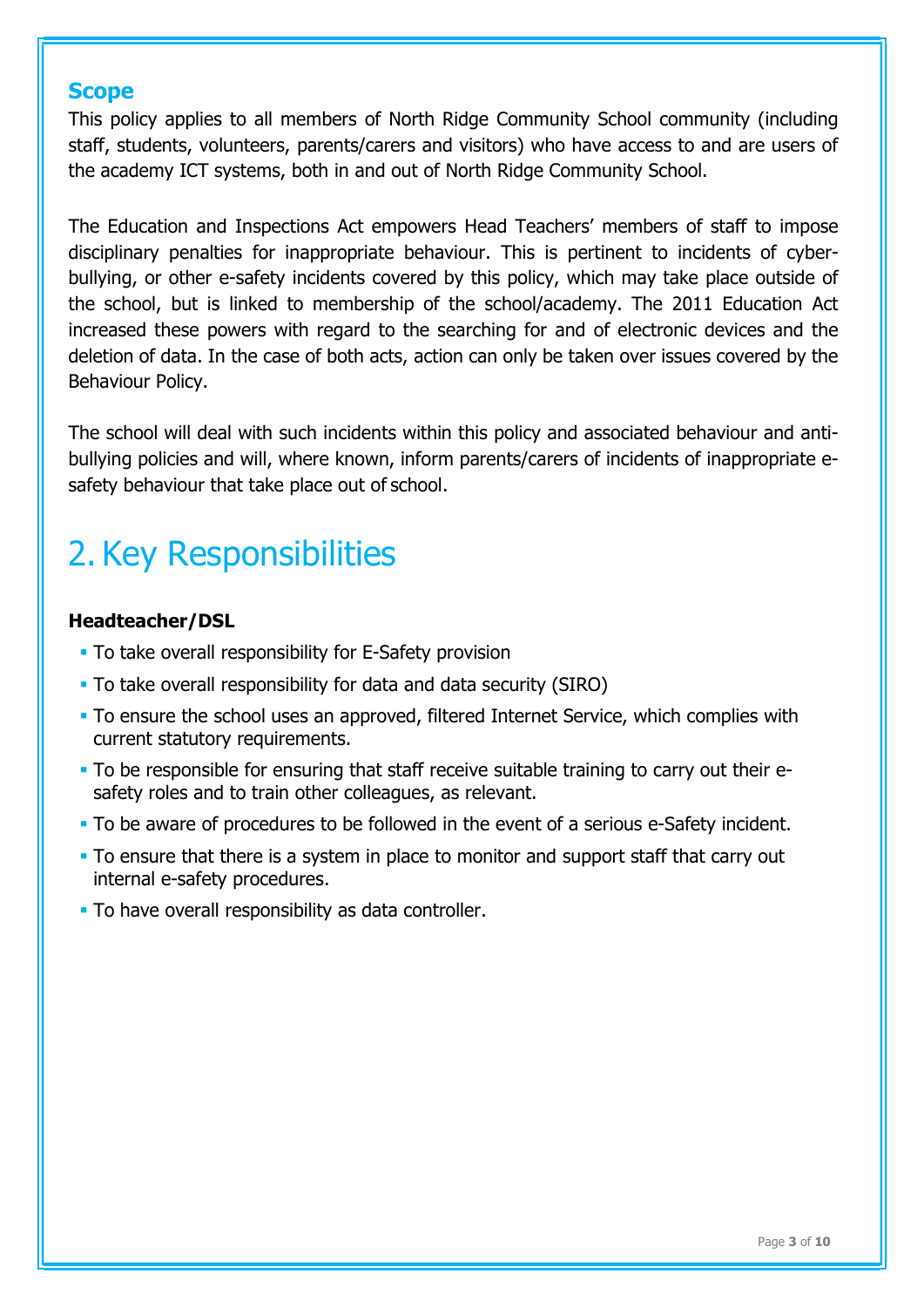## E-Safety Lead

- Takes day to day responsibility for E-Safety issues and has a leading role in establishing and reviewing the school E-Safety policies / documents.
- **Promotes an awareness and commitment to E-safeguarding throughout the school** community.
- Ensures that E-Safety education is embedded across the curriculum.
- **Liaises with school ICT technical staff.**
- To communicate regularly with SLT, DSL and the designated E-Safety Governor / committee to discuss current issues, review incident logs and filtering / change control logs.
- To ensure that all staff are aware of the procedures that need to be followed in the event of an E-Safety incident.
- To ensure that an E-Safety incident log is kept up to date.
- **Facilitates training and advice for all staff.**
- Liaises with the Nexus Trust/LA and relevant agencies.
- Is regularly updated in e-safety issues and legislation, and be aware of the potential for serious child protection issues to arise from:
- sharing of personal data
- access to illegal / inappropriate materials
- inappropriate on-line contact with adults / strangers
- potential or actual incidents of grooming
- cyber-bullying and use of social media

## Governors/E-Safety linked Governor

- A member of the Governing Body has taken on the role of E-Safety Governor.
- To ensure that the school follows all current E-Safety advice to keep the children and staff safe.
- To review the E-Safety Policy and review the effectiveness of the policy. This will be carried out by the Governors / Governors Sub Committee receiving regular information about e-safety incidents and monitoring reports.
- **The role of the E-Safety link Governor will include:**
- Annual review with the E-Safety Lead, including reviewing E-Safety incident logs

## ICT Lead

- To oversee the delivery of the E-Safety element of the Computing curriculum.
- **To liaise with the E-Safety lead regularly.**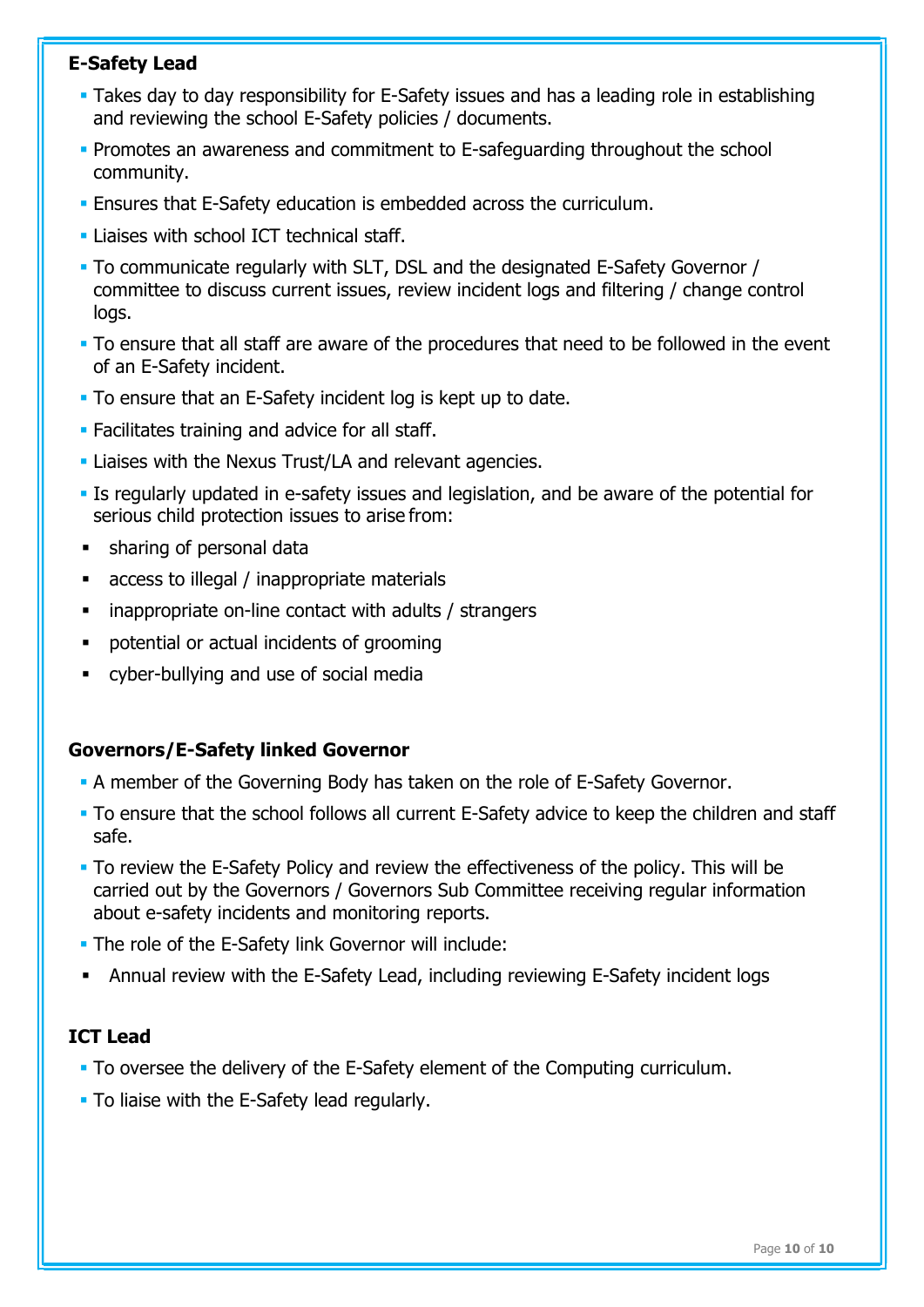#### Network Manager/Engineer

- To report any e-Safety related issues that arises, to the e-Safety coordinator/DSL.
- To ensure that users may only access the school's networks through an authorised and properly enforced password protection policy, in which passwords are regularly changed.
- To ensure that provision exists for misuse detection and malicious attack e.g. keeping virus protection up to date.
- **To ensure the security of the school ICT system**
- To ensure that access controls / encryption exist to protect personal and sensitive information held on school-owned devices.
- That the engineer keeps up to date with the school's e-safety policy and technical information in order to effectively carry out their e-safety role and to inform and update others as relevant.
- That the use of the network/Virtual Learning Environment (LEARNING PLATFORM)/ remote access/email is regularly monitored in order that any misuse or attempted misuse can be reported to the E-Safety Co- ordinator/Headteacher for investigation, action and/or sanction.
- To ensure appropriate backup procedures exist so that critical information and systems can be recovered in the event of a disaster.
- To keep up-to-date documentation of the school's and Nexus Trust's E- Security and technical procedures.
- Is vigilant in its supervision of pupils' use at all times, as far as is reasonable, and uses common-sense strategies in learning resource areas where older pupils have more flexible access.

#### Data Manager

- To ensure that all data held on pupils on the school office machines have appropriate access controls in place, and that processes are GDPR compliant.
- Ensures all staff and students have signed an acceptable use agreement form and understands that they must report any concerns.

#### Nexus Trust

- To ensure all Nexus Trust services are managed on behalf of the school.
- The school's policy on web filtering is applied and updated on a regular basis.

#### **Teachers**

- To embed E-Safety issues in all aspects of the curriculum and other school activities.
- To supervise and guide pupils carefully when engaged in learning activities involving online technology (including, extra curricular and extended school activities if relevant).
- To ensure that pupils are fully aware of research skills and are fully aware of legal issues relating to electronic content such as copyright laws.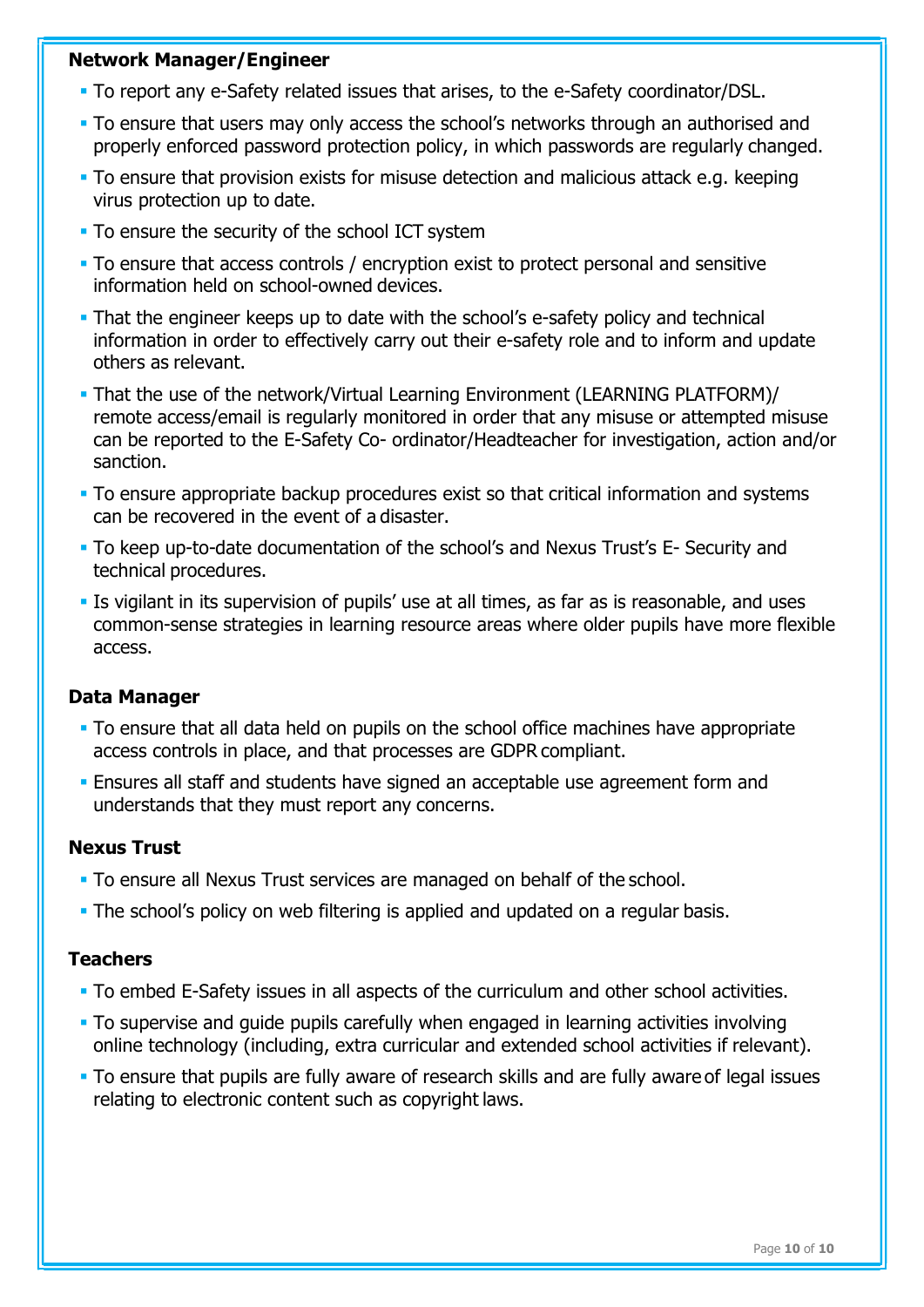## All Staff

- To read, understand and help promote the school's e-Safety policies and guidance.
- To read, understand, sign and adhere to the Nexus Trust Acceptable Use Agreement.
- To be aware of e-safety issues related to the use of mobile phones, cameras and hand held devices and that they monitor their use and implement current school policies with regard to these devices.
- To report any suspected misuse or problem to the e-Safety coordinator/DSL.
- To email any safeguarding and e-Safety concerns to nrcs.safe@nexusmat.org
- To maintain an awareness of current e-Safety issues and guidance e.g. through CPD.
- To model safe, responsible and professional behaviours in their own use of technology.
- To ensure that any digital communications with pupils should be on a professional level and only through school based systems, never through personal mechanisms, e.g. email, text, mobile phones etc.

#### Pupils

- Read, understand, sign and adhere to the Student/Pupil Acceptable Use Guidelines.
- To understand the importance of reporting abuse, misuse or access to inappropriate materials.
- To know what action to take if they or someone they know feels worried or vulnerable when using online technology.
- To know and understand school policy on the use of mobile phones, digital cameras and hand held devices.
- To know and understand school policy on the taking/use of images and on cyber-bullying.
- To understand the importance of adopting good e-safety practice when using digital technologies out of school and realise that the school's E-Safety Policy covers their actions out of school, if related to their membership of the school
- Pupils are advised to be very careful about placing any personal photos on any 'social' online network space. They are taught to understand the need to maintain privacy settings so as not to make public, personal information.
- To take responsibility for learning about the benefits and risks of using the internet and other technologies safely both in school and at home.
- To help the school in the creation/ review of e-safety policies. To help the school in the creation/ review of E-Safety policies.

# Parents/Carers

- To support the school in promoting E-Safety and endorse the Parents' Acceptable Use Agreement which includes the pupils' use of the internet and the school's use of photographic and video images.
- To read, understand and promote the school Pupil ICT guidelines (as above) with their children.
- To access the school website LEARNING PLATFORM, on-line student, pupil records in accordance with the relevant school Acceptable Use Guidelines.
- To consult with the school if they have any concerns about their children's use of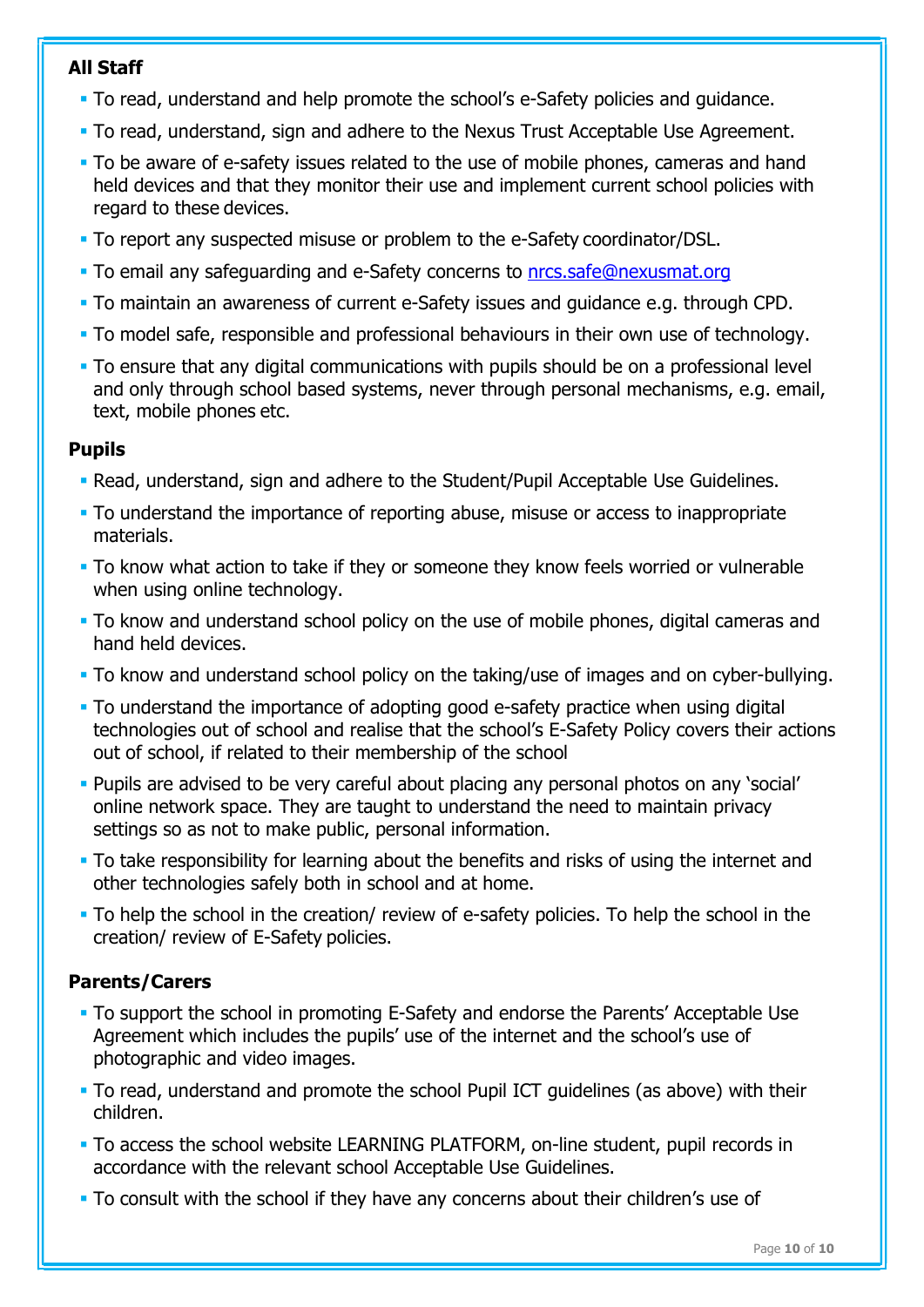# Communication

How the policy will be communicated to staff/pupils/community in the following ways:

- Policy to be posted on the school website.
- **Policy to be part of school induction pack for new staff.**
- Acceptable Use Agreements discussed with pupils at the start of each year.
- Acceptable Use Agreements to be kept in personnel files

# Handling Complaints:

- The school will take all reasonable precautions to ensure e-Safety. However, owing to the international scale and linked nature of Internet content, the availability of mobile technologies and speed of change, it is not possible to guarantee that unsuitable material will never appear on a school computer or mobile device. Neither the school nor the Nexus Trust can accept liability for material accessed, or any consequences of Internet access.
- Staff and pupils are given information about infringements in use and possible sanctions. Sanctions available include:
- **Interview by Phase Leader/ Head/Deputy Head Teacher;**
- **Informing parents or carers;**
- **EXECT** Removal of Internet or computer access for a period.
- Referral to LA / Police.
- Complaints of cyberbullying are dealt with in accordance with our Anti- Bullying Policy. Complaints related to child protection are dealt with in accordance with school, Nexus Trust and LA child protection procedures.

# Review and Monitoring

The e-safety policy is referenced from within other school policies: safeguarding, Behaviour Policy, Anti-Bullying policy and Staff Code of Conduct.

- The school has an e-safety lead who will be responsible for document ownership, review and updates.
- The e-safety policy will be reviewed annually or when any significant changes occur with regard to the technologies in use within the school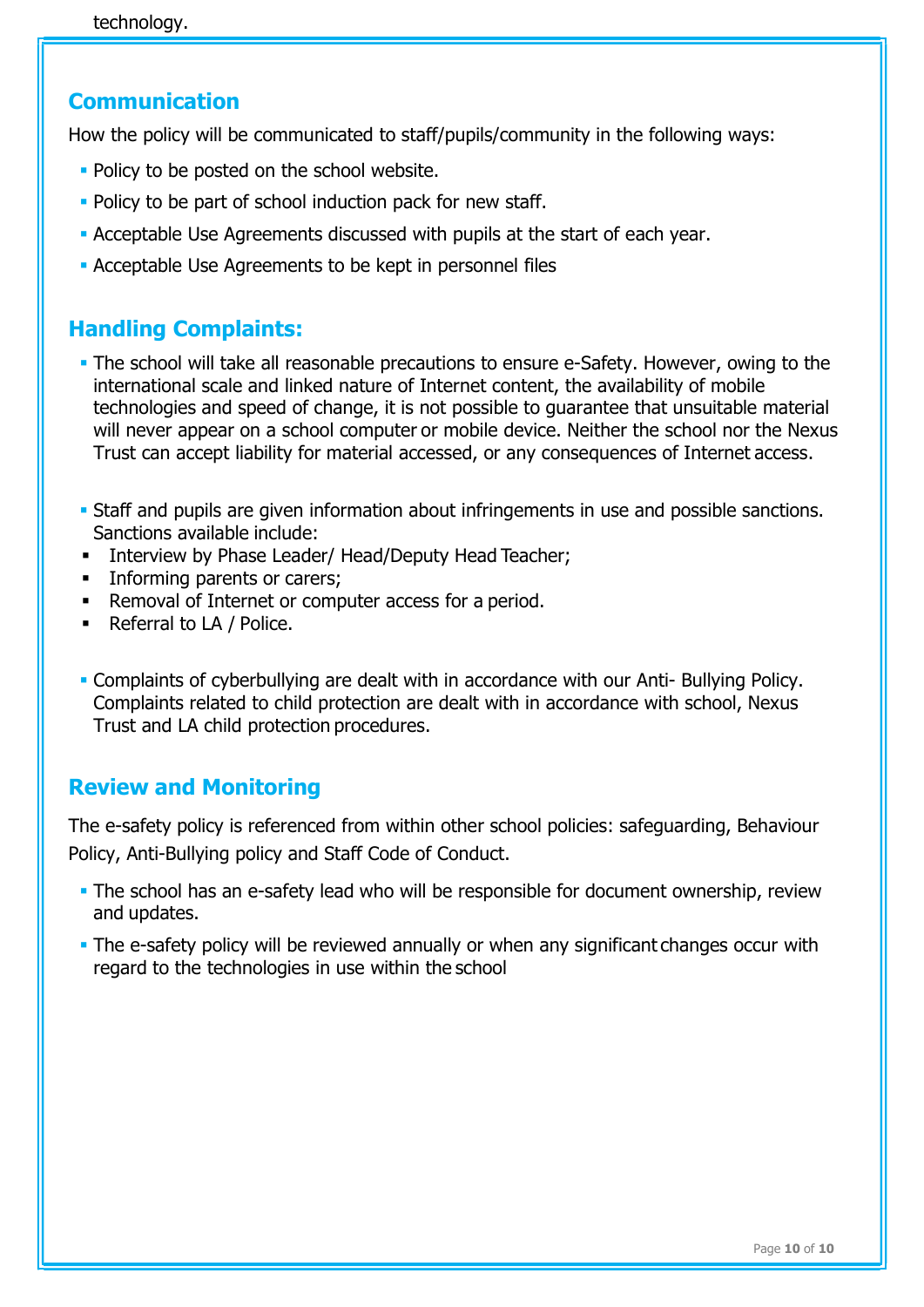# 3. Education and Curriculum

## Pupil e-Safety curriculum

This school

- Has a clear, progressive e-safety education programme as part of the Computing curriculum / PSHE curriculum. This covers a range of skills and behaviours appropriate to their age and experience, including:
- To STOP and THINK before they CLICK.
- To develop a range of strategies to evaluate and verify information before accepting its accuracy;
- To be aware that the author of a web site / page may have a particular bias or purpose and to develop skills to recognise what that may be;
- To know how to narrow down or refine a search;
- To understand acceptable behaviour when using an online environment / email, i.e. be polite, no bad or abusive language or other inappropriate behaviour; keeping personal information private;
- To understand how photographs can be manipulated and how web content can attract the wrong sort of attention;
- To understand why on-line 'friends' may not be who they say they are and to understand why they should be careful in online environments;
- To understand why they should not post or share detailed accounts of their personal lives, contact information, daily routines, location, photographs and videos and to know how to ensure they have turned- on privacy settings;
- To understand why they must not post pictures or videos of others without their permission;
- To know not to download any files such as music files without permission;
- To have strategies for dealing with receipt of inappropriate materials;
- To understand the signs and dangers of 'grooming'.
- To understand the impact of cyberbullying, sexting and trolling and know how to seek help if they are affected by any form of online bullying.
- To know how to report any abuse including cyberbullying; and how to seek help if they experience problems when using the internet and related technologies, i.e. parent or carer, teacher or trusted staff member, or an organisation such as ChildLine or the CLICK CEOP button.
- Plan internet use carefully to ensure that it is age-appropriate and supports the learning objectives for specific curriculum areas.
- Ensures staff will model safe and responsible behaviour in their own use of technology during lessons.
- **Ensures that when copying materials from the web, staff and pupils understand issues around Fig. 2.** plagiarism; how to check copyright and also know that they must respect and acknowledge copyright/intellectual property rights;
- **Ensures that staff and pupils understand the issues around aspects of the commercial use of** the Internet, as age appropriate. This may include, risks in pop-ups; buying on-line; on-line gaming/gambling.